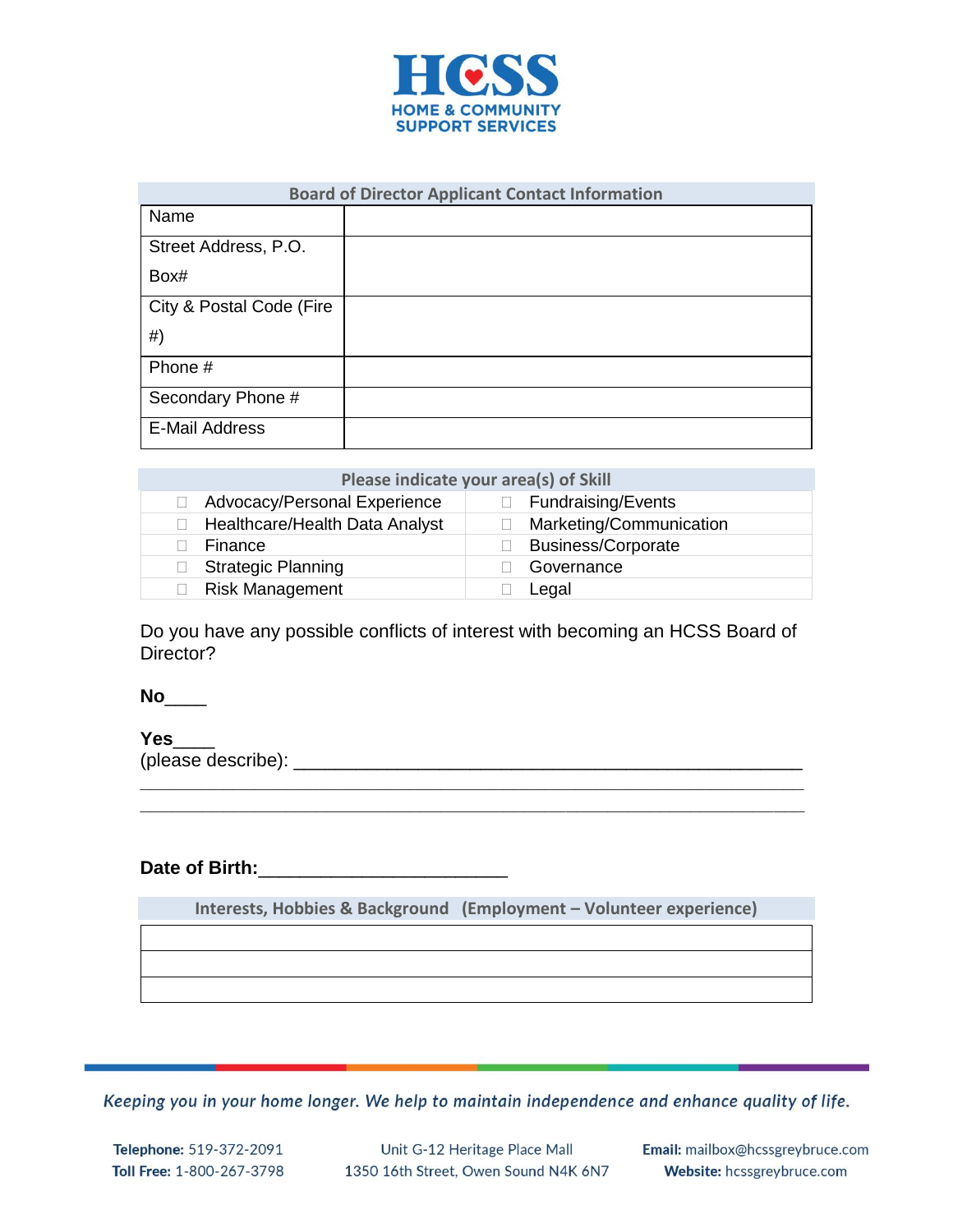

Please list three people who have knowledge of your qualifications. References should have known you for a minimum of two years. Cannot be immediate family.

| Name | Relationship | Phone Number   Length of time | known |
|------|--------------|-------------------------------|-------|
|      |              |                               |       |
|      |              |                               |       |
|      |              |                               |       |

How did you hear about volunteer opportunities for Home & Community Support Services?

 $\Box$  Newspaper  $\Box$  Radio  $\Box$  Internet  $\Box$  Word of Mouth □ Poster □ Other

 $\Box$  I give my permission for the references above to be contacted in connection with my application for a volunteer position with Home & Community Support Services.

□ I understand that the screening process of Home and Community Support Services of Grey-Bruce includes an application form, an interview and reference checks. Upon receipt of a conditional offer of a position I understand that some positions may also require additional checks such as driving licenses, insurance confirmation and police checks.

□ I give my permission to Home & Community Support Services to communicate with me via email and mail.

 $\Box$  I give my permission to Home & Community Support Services to use my photo for publicity purposes, which may include but is not limited to Media, Newspapers, Facebook, Presentations and Newsletters.

Keeping you in your home longer. We help to maintain independence and enhance quality of life.